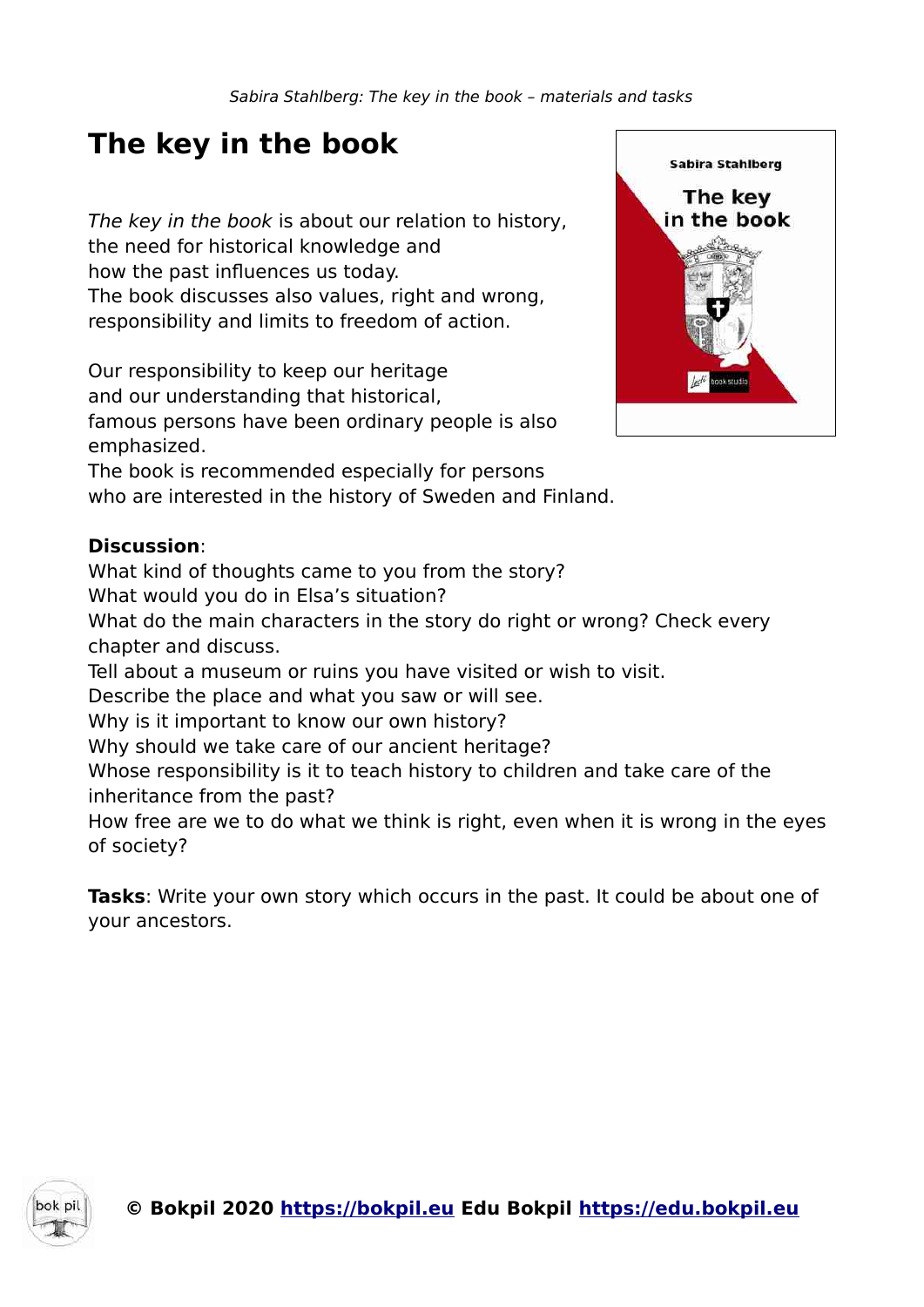## **The key in the book: reading comprehension**

**Train:** Elsa is running to catch the train, because

- 1. she is meeting her boyfriend
- 2. she is following a man
- 3. she is wet from the rain
- 4. she has a new, red jacket

Elsa has read many pages in the archives

- 1. to search for facts
- 2. to copy books
- 3. to see what a certain person is reading
- 4. to find the truth

**Book:** The mansion is open to the public

- 1. the whole summer
- 2. every summer, Christmas and Easter
- 3. twice a year
- 4. all Sundays

Bert is in the library at the mansion and

- 1. he is looking at an embroidered book
- 2. he takes out something from the book
- 3. he pretends to be polite
- 4. the guard tells about the key in the book

**Car:** Elsa says she saw Bert take out the key from the book.

- 1. He does not believe her
- 2. He says that he knows something she does not know
- 3. He wants to know the truth about the key
- 4. He thinks she wants to have money

The car Bert borrowed came from

- 1. his local friend
- 2. a leasing-firm
- 3. his son who lived nearby
- 4. his friend's son

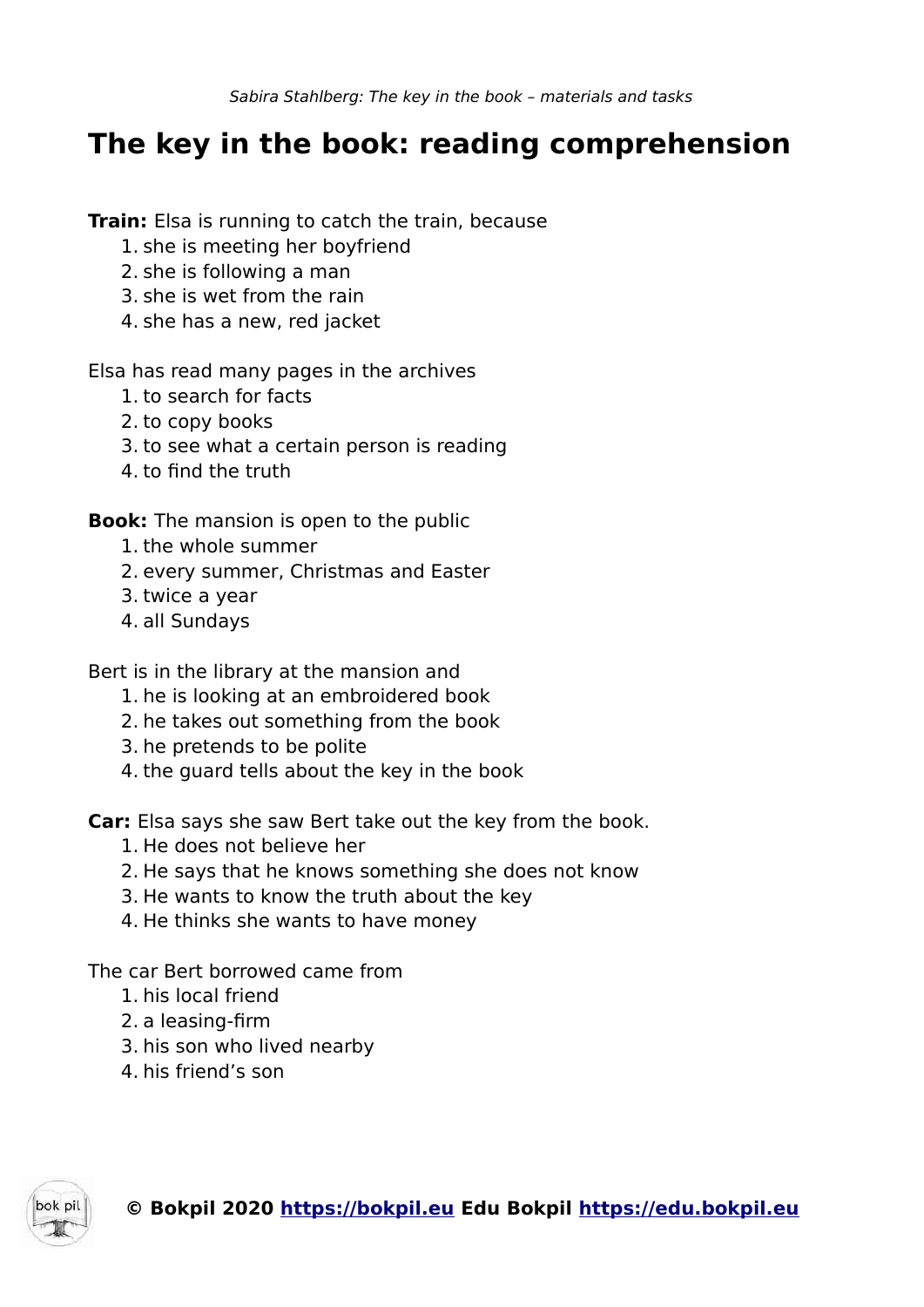**Sture:** Duke John was the son of

- 1. Gustav Vasa
- 2. Gustav II Adolf
- 3. John III
- 4. Erik XIV

The treasure was valuable and personal.

- 1. Priest Sture stole it from Duke John
- 2. John gave the treasure to Sture
- 3. Sture's staff stole the treasure during John's visit
- 4. Duke John hid the treasure

**Castle:** Sture's castle was huge and beautiful.

- 1. Nowadays only the cellar remains
- 2. It had over four hundred rooms
- 3. It was built in baroque style
- 4. It had a large French garden

While they were digging for the cellar

- 1. the police came
- 2. curious tourists arrived
- 3. the angry owner shows up
- 4. a car with the sons of Bert's friend arrives

**Cellar:** The young men threaten with a loaded pistol, because

- 1. they want to have the whole treasure
- 2. they wish to dig in the garden
- 3. they are afraid of Elsa
- 4. they participate in Bert's little joke

What does the treasure consist of?

- 1. Gold money
- 2. A ring or silver cutlery
- 3. Duke John's heritage
- 4. A richly decorated cross

**John:** A feeling of distrust grows, because

- 1. Elsa does not believe in Bert, who tried to scare her
- 2. Bert thinks Elsa believes in anything
- 3. Bert has the pistol
- 4. Elsa keeps the pistol



**© Bokpil 2020 https://bokpil.eu Edu Bokpil https://edu.bokpil.eu**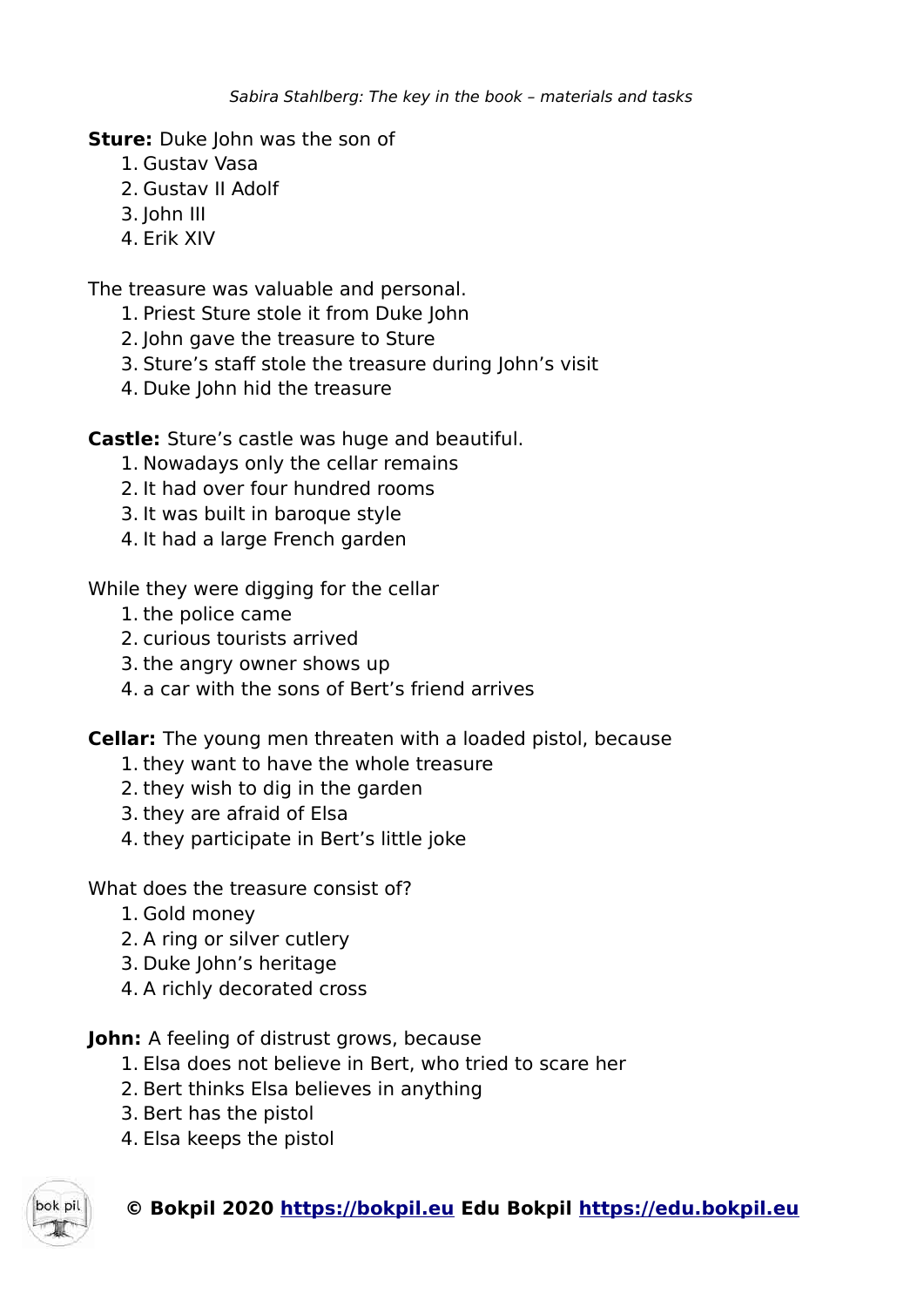Elsa's ancestors sold to Duke John, but were not paid for

- 1. jewellery made of gold
- 2. a bed made of silver
- 3. copper casseroles
- 4. valuable brocades

### **Anna:** Anna could do many things, among others

- 1. use magic to make people ill
- 2. read and write
- 3. use herbs for curing people
- 4. look into the future

#### Duchess Maria, Duke John's wife, wanted

- 1. very much to have children
- 2. have an abortion
- 3. to see John's head fall
- 4. burn all witches at the stake

**Curse:** Duke John visited the priest Sture and

- 1. Sture murdered John after dinner
- 2. ate of all delicacies Sture offered
- 3. John's men ate and drank too much
- 4. Sture died of poison after the visit

Sture was no murderer, or was he?

- 1. He was a good Catholic and a Christian
- 2. He would not murder his employer
- 3. Sture had not enough courage to murder anyone
- 4. Sture hated Anna

**Stone:** In the church there was one big stone in the floor

- 1. with text in old language
- 2. and the treasure was in Sture's grave
- 3. with signs showing where the treasure was
- 4. with loops and characters in gold

Sture was in his time

- 1. a rich merchant
- 2. a farmer
- 3. a Lutheran priest
- 4. a Catholic priest



### **© Bokpil 2020 https://bokpil.eu Edu Bokpil https://edu.bokpil.eu**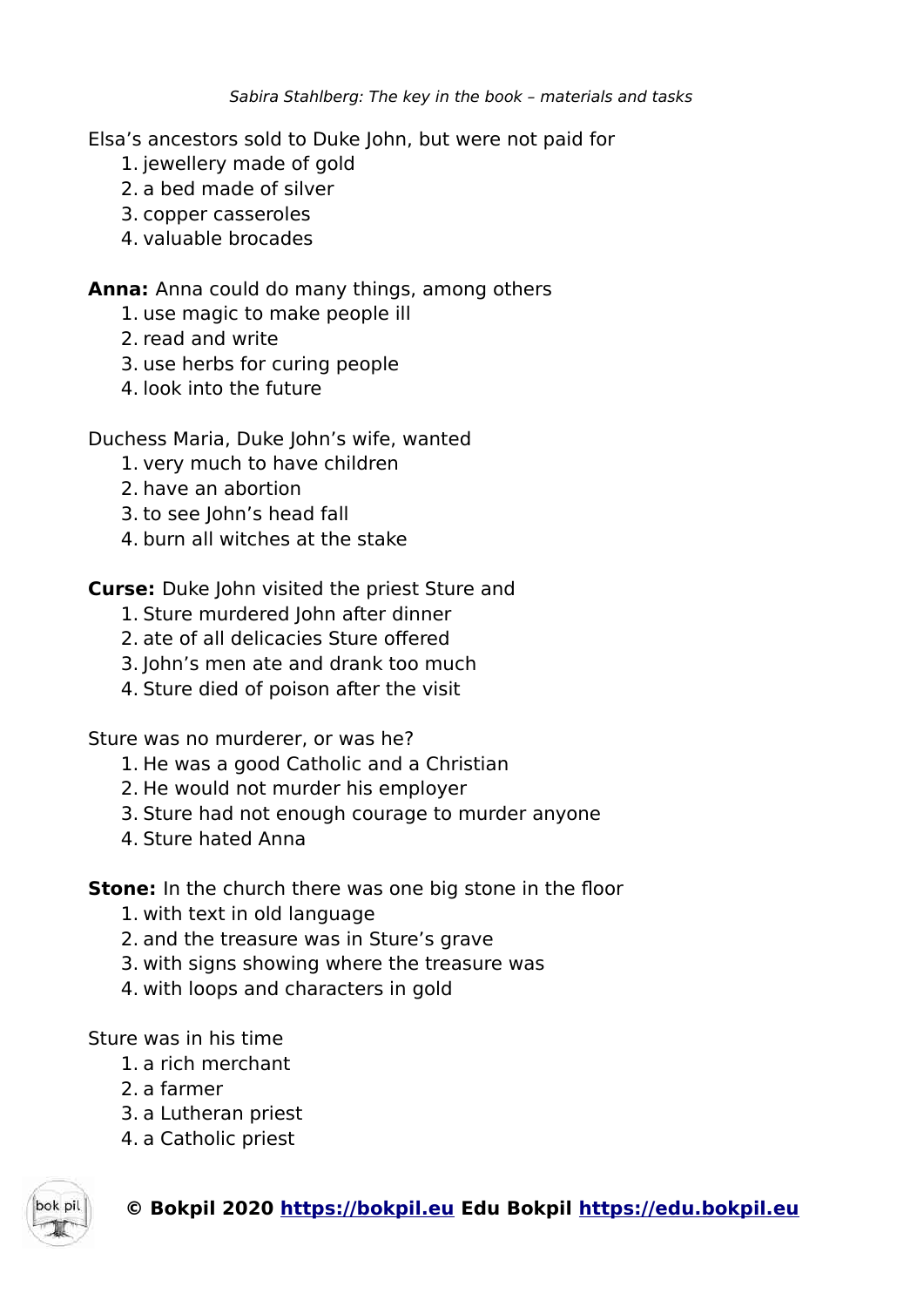**King:** The medieval church

- 1. was once a castle church
- 2. is nowadays a forgotten church
- 3. was only a small village church
- 4. is still in use

Someone tried to poison Duke John and

- 1. the priest Sture was suspected
- 2. someone in Duke John's family was guilty
- 3. someone else wanted to become king
- 4. John's brother wanted to murder him

**Steps:** John's uncle was king and

- 1. forced all Catholics to become Lutherans
- 2. took anything the Church owned for the state
- 3. persecuted Lutherans and witches
- 4. killed all the Catholics

Sture was put into jail and

- 1. hanged for having stolen Duke John's treasure
- 2. beheaded for having poisoned John
- 3. Sture's wife promised the king a treasure if Sture was released
- 4. Sture's wife and children fled abroad

**Moon:** The medieval church was

- 1. in good condition for its age
- 2. in bad condition, as nobody took care of it
- 3. full of beautiful paintings
- 4. recently renovated

#### The treasure is in

- 1. the church crypt
- 2. the church vestry
- 3. built into the wall
- 4. up in the tower

**Maria:** The ghost in the old church was

- 1. the lady of the castle haunting it
- 2. an old priest, who does not wish to leave his church
- 3. Duchess Maria
- 4. Mary Magdalene



### **© Bokpil 2020 https://bokpil.eu Edu Bokpil https://edu.bokpil.eu**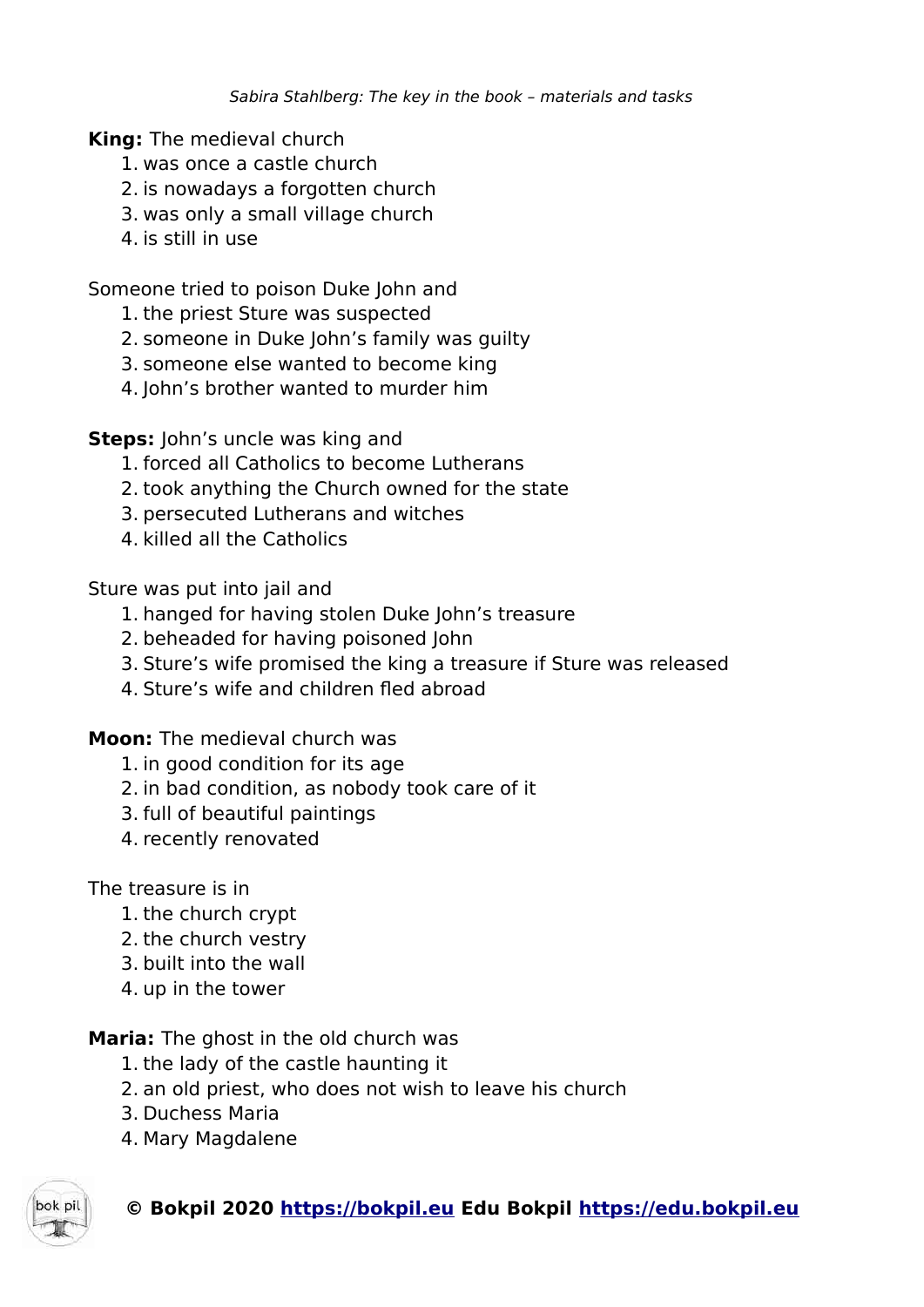The ghost was dressed in

- 1. a beautiful dress with pearls
- 2. white clothes and black cap
- 3. black, long dress
- 4. a long coat

#### **Stairs: Maria disappeared suddenly**

- 1. through the wall
- 2. through a door at the back of the church
- 3. through the ceiling
- 4. into thin air

The door leads to

- 1. the crypt below in the cellar
- 2. up the tower
- 3. a secret room
- 4. the toilet
- **Wall:** Elsa climbs up the stairs, but
	- 1. she is afraid of spiders
	- 2. the stairs look rotten
	- 3. up there is a hole in the wall
	- 4. something glimmers in the niche

Bert takes eagerly the glimmering thing, which

- 1. is a silver spoon
- 2. looks like a small fork
- 3. consists of silver coins
- 4. is a silver plate

**Altarpiece:** Bert wonders why there is a fork in the church.

- 1. Everybody had silver cutlery in the old days
- 2. People brought their own cutlery on visits
- 3. Most people ate with their fingers then
- 4. The fork was the Devil's symbol

Elsa knew the fork belonged to

- 1. the devil in an altarpiece
- 2. the key that could not open the altarpiece
- 3. to Virgin Mary and Jesus
- 4. Duchess Mary, who had a beautiful crown

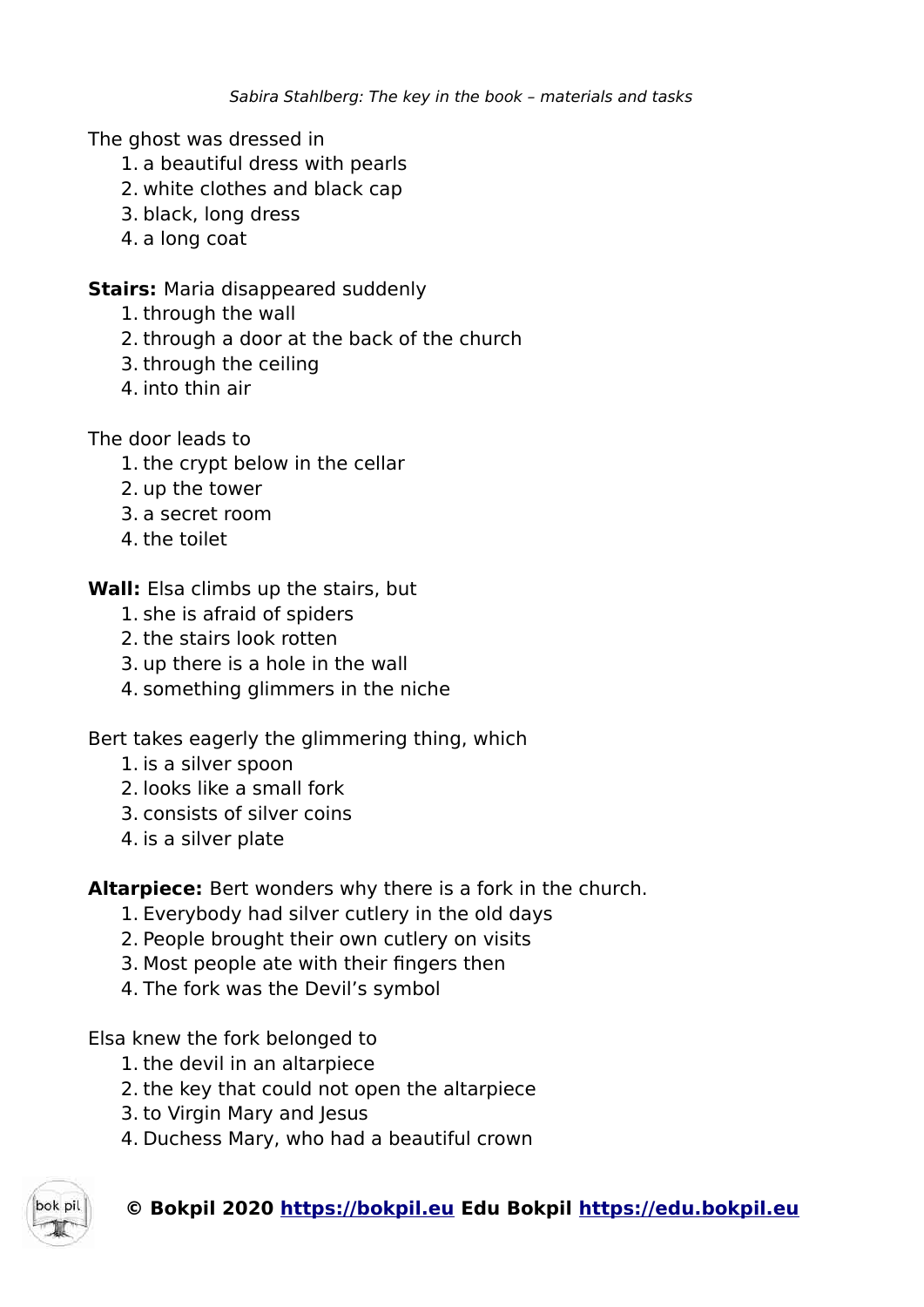**Flower:** The left side of the altar piece

- 1. contained the embroidered book
- 2. gave Elsa a hint to many secrets
- 3. showed that the keys belonged to the lady of the house
- 4. indicated where the treasure was

A murder and witchcraft was discovered through

- 1. the book with lilies-of-the-valley
- 2. by Mary Magdalene
- 3. in the crown of John
- 4. a bunch of keys

**Crown:** Sture hid Duke John's crown, because

- 1. it would otherwise have fallen into wrong hands
- 2. it saved the life of Duchess Maria
- 3. Sture's family was in danger
- 4. Sture's relatives wanted to keep the crown

Bert walks down the steps to

- 1. get some tools
- 2. go to the toilet
- 3. let in air into the tower
- 4. drive away from the church

**Key:** Elsa is in panic, but

- 1. she has to carefully step down the dark stairs, in order not to fall
- 2. she sees that Bert's torch shines
- 3. she notices that Bert is pale and has no pulse
- 4. she is also happy, as only she knows about the treasure

Elsa starts arranging:

- 1. She puts the pistol, the key and the fork into the altarpiece
- 2. She calls the police and ambulance
- 3. She carries Bert to the car and drives him to the hospital
- 4. She collects the crown and the altarpiece and sends them to the museum